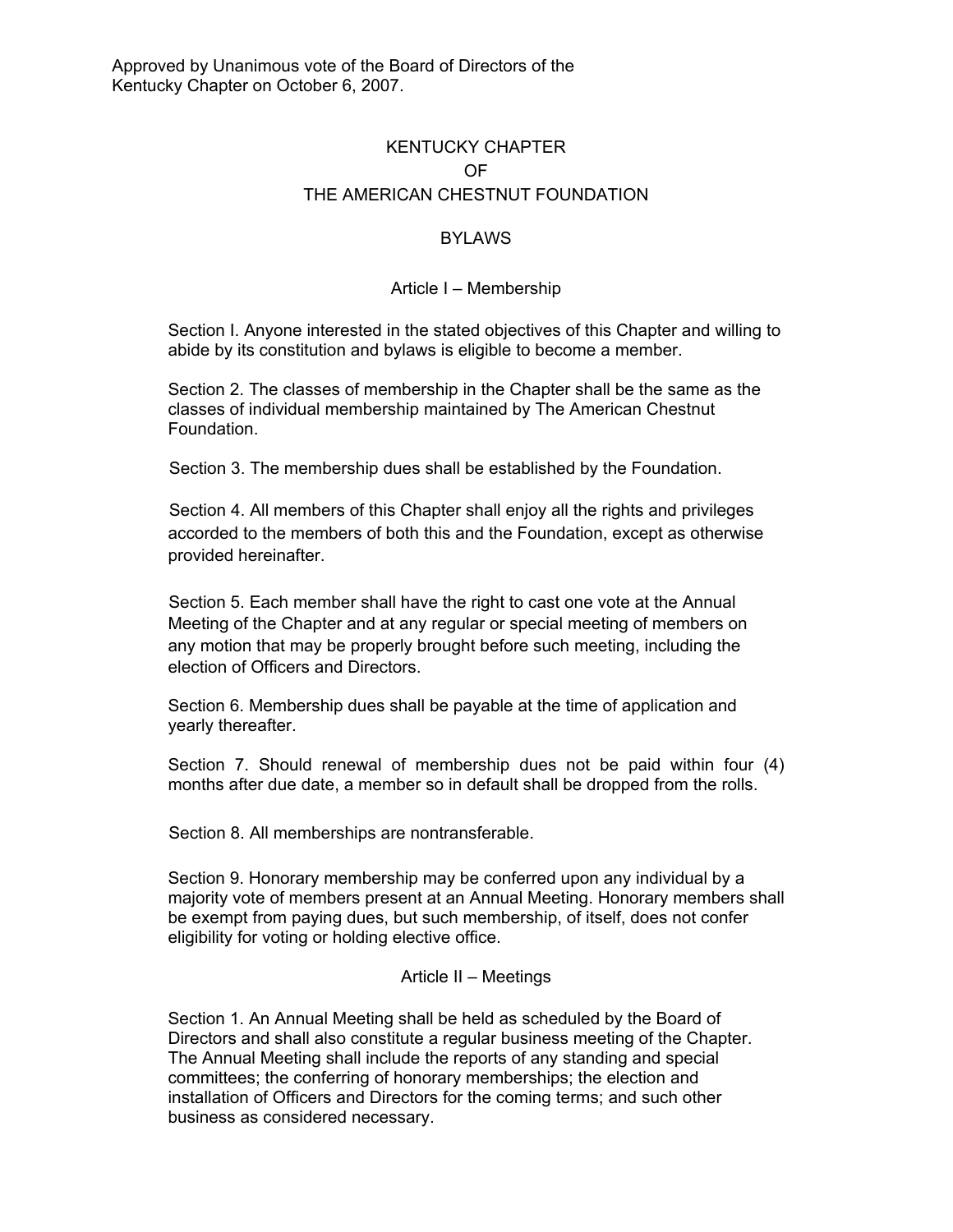Section 2. Special meetings of the Chapter may be called at any time by the President, the Executive Committee, or by a majority of the Board of Directors. These may be held either separate from or in conjunction with a program or outing.

Section 3. Notice of the Annual meeting and other meetings of the Chapter membership, special meetings, and regular meetings, at which Chapter business is to be transacted, shall be published in the Chapter newsletter or by postcard as proper notice of the meetings.

Section 4. Notice of a special meeting of members shall state the purpose or purposes for which the meeting is called.

Section 5. A quorum shall consist of at least seven (7) voting members of the entire voting membership for any regular, special, or Annual Meeting.

Section 6. The Board of Directors shall meet at least two (2) times a year, with other meetings decided by the majority of the Board. Notification of the dates and place of the meetings will be made by email or direct mail to each board member.

Article III – Officers and Directors: Terms and Limitations

Section 1. All nominations for Officers or Directors shall be made by the Nominating Committee or from the floor at the time of election. All Officers and Directors shall be elected by a majority of members present and eligible to vote at the meeting.

Section 2. The Officers of this Chapter shall be the President, Vice President, Secretary, and Treasurer. They shall be elected at the Annual Meeting and hold office for two years.

Section 3. The Board of Directors shall consist of eleven (11) members, including the four (4) elected Officers and seven (7) Directors elected at large from members in good standing. If there are more than seven nominees for the Director positions, the seven who receive the most votes will constitute the atlarge Directors. The seven Directors shall serve for two years. Officers and Directors can be reelected.

Section 4. If a vacancy occurs in the office of President, the Vice president automatically shall assume the presidency until the next Annual Meeting. The President shall appoint replacement for other vacancies on The Board to serve until the full membership can elect a replacement.

Section 5. Absent without cause from two (2) consecutive Board meetings shall constitute resignation from the board. The President may appoint a replacement to serve until election at the Annual Meeting.

Article IV – Officers: Power and Duties

Section 1. The President shall direct and administer the affairs of the Chapter as its chief executive; shall preside at all business meetings of the full membership and the Board of Directors; shall appoint all Coordinators, subject to approval by the Board of Directors. The President shall also be able to appoint ad hoc committees as necessary.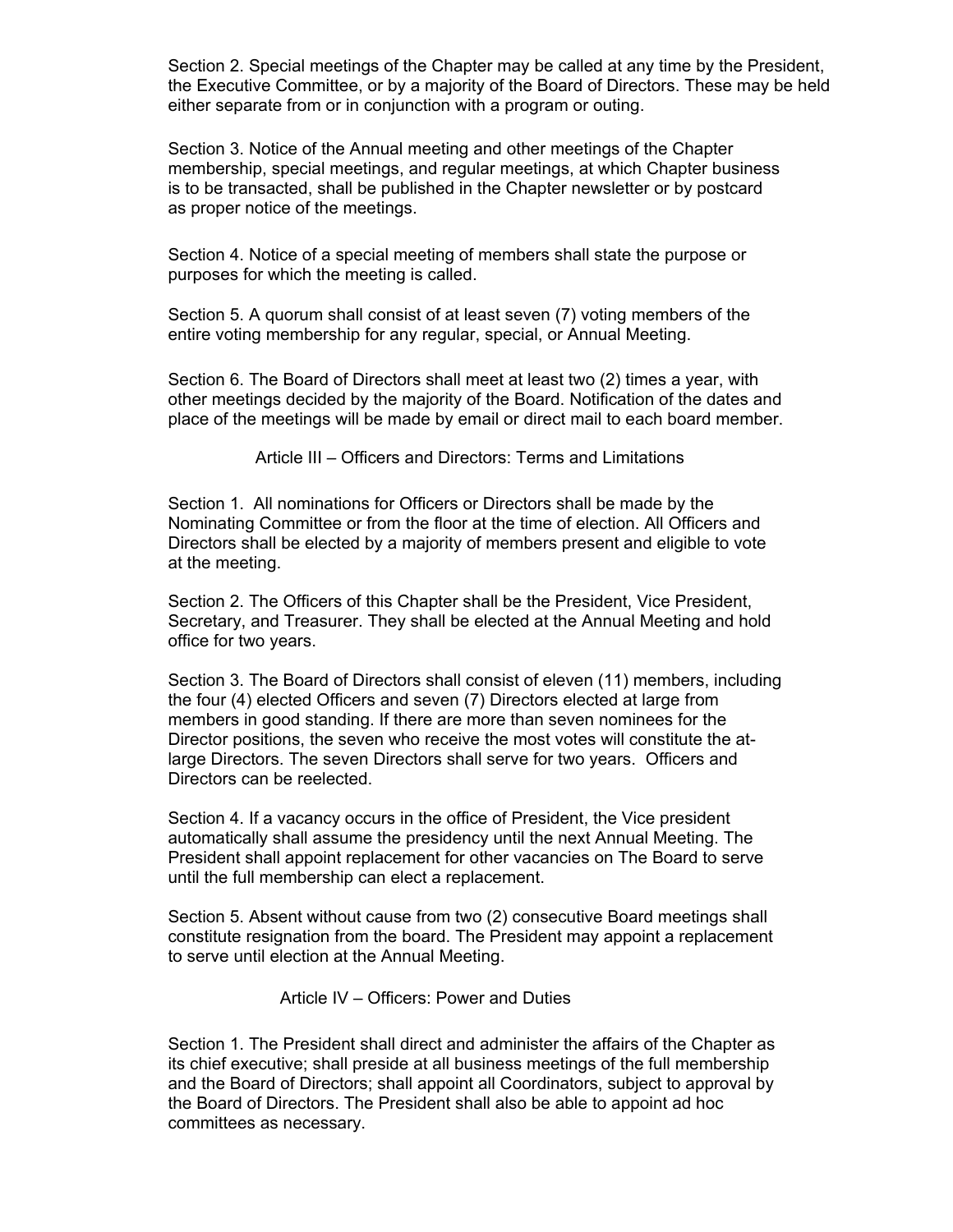Section 2. The Vice President shall assist the President in carrying out the. latter's duties; shall preside at meetings and perform such other duties delegated to the President in the event of the latter's absence. The Vice-President shall maintain the official membership list of the Chapter.

Section 3. The Secretary shall keep a record of the proceedings of all business meetings of the full Chapter and of the Executive Board; maintain a permanent file of the Constitution, Bylaws, Articles of Incorporation and all amendments; maintain a permanent file of other items of interest relating to the various activities of the Chapter; and perform other similar duties of the Chapter as the Board shall request.

Section 4. The Treasurer shall have custody of the Chapter's finances and shall deposit of all moneys in the name of the Chapter and to the credit of same in such depositories as designated by the Board. The Treasurer shall disburse the funds of the Chapter as approved by the Board, and shall account for all transactions and the financial status of the Chapter.

Article V – Board of Directors

Section 1. The Board of Directors shall be responsible for guiding the Chapter. It shall make known to the Chapter its recommendations of policies to be followed, projects to be initiated or participated in, or resolutions to be adopted.

Section 2. The elected officers shall constitute the Executive Committee of the Board of Directors.

Section 3. Upon adoption of new projects or programs by the membership, the Board shall implement them and commit the necessary funds as available.

Section 4. The Board shall approve or disapprove all committee appointments by the President and all temporary appointments by the President for vacancies on the Board.

Section 5. Special Meetings of the Board may be called by the President, the Executive Committee, or a majority of the Board. Seven (7) days notice of such Special Board Meeting shall be given to each board member, plus a statement of the business to be transacted.

Section 6. A quorum for any regular or special Board Meeting shall consist of at least fifty (50) percent of members of the Board. Meetings and voting will follow Robert's Rules of Order. The President is a voting member.

#### Article VI – Coordinators

Section 1. The President shall designate such Coordinators for each functional area of program and chapter management as shall be necessary to carry on the business and other activities of the Chapter, subject to the approval of the Board of Directors. The appointed Coordinator may decide to form a committee for the area, or may consult with others as needed to implement programs within his or her area.

Section 2. The Standing Functional Areas shall be as follows. Other programs and areas may be designated as needed by the Board of Directors to carry out the functions of the Chapter.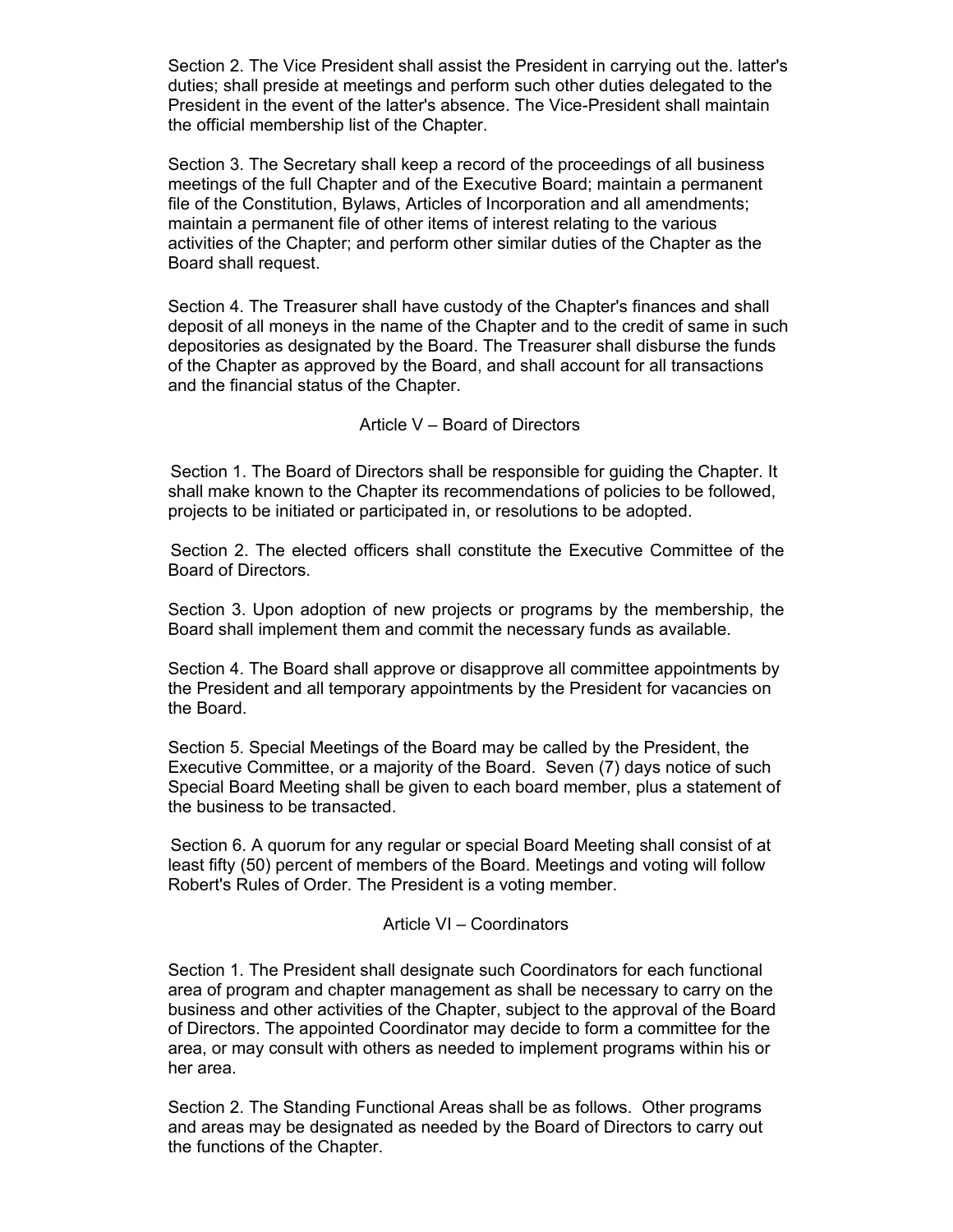#### American Chestnut Location Coordinator

The American Chestnut Location Coordinator shall make efforts to discover the location of American chestnut trees and other types (including hybrids) of chestnut trees growing in this State and to keep accurate records of the location of such trees, their condition, size, and other matters of interest relating to such trees in connection with the work of the American Chestnut Foundation. The Coordinator shall provide information concerning such trees to the Foundation on a periodic basis.

# Research Coordinator

The Research Coordinator shall maintain close contact with the Science Cabinet of the American Chestnut Foundation and shall encourage and coordinate research activities relating to hybridization and back-crossing of chestnuts, blight hypovirulence, chestnut insect pests, chestnut culture, habitat, and other matters relating to chestnut trees in general and American and American-hybrid chestnut trees in particular.

### Education Coordinator

The Education Coordinator shall develop and implement educational programs for schools and the general public consistent with the mission of the American Chestnut Foundation. The Board of Directors shall approve all education materials and initiatives.

### Membership Coordinator

The Membership Coordinator shall maintain close contact with the Membership Department of the American Chestnut Foundation. The Coordinator shall recommend membership campaigns to enroll new members and shall endeavor to retain those members who have become delinquent in the payment of their dues.

#### Program Coordinator

The Program Coordinator, in consultation with the Board, shall make all plans and arrangements for the Annual Meeting and any meetings of the membership, except for matters relating to Chapter business that may be transacted at such meetings. The Coordinator shall make arrangements for lectures, discussions, and such other events as may promote interest and appreciation of conservation, renewal, ecology, and natural history of the American chestnut and the forests in which it was a major, associated and dominant species.

### Publications Coordinator

The Publications Coordinator shall publish at least twice a year, a bulletin or newsletter for the members of the Chapter and shall prepare any other publications helpful and relevant to the Chapter's program.

### Orchard Coordinator

The Orchard Coordinator shall maintain records on all Back Cross orchards and supervise implementation of chestnut culture within the orchards. The Coordinator shall suggest revisions and modifications of the Orchard Protocol as needed. The Orchard Coordinator shall monitor compliance with National TACF guidelines, including ensuring that the Germplasm agreement is forwarded to National TACF for all Back Cross orchards.